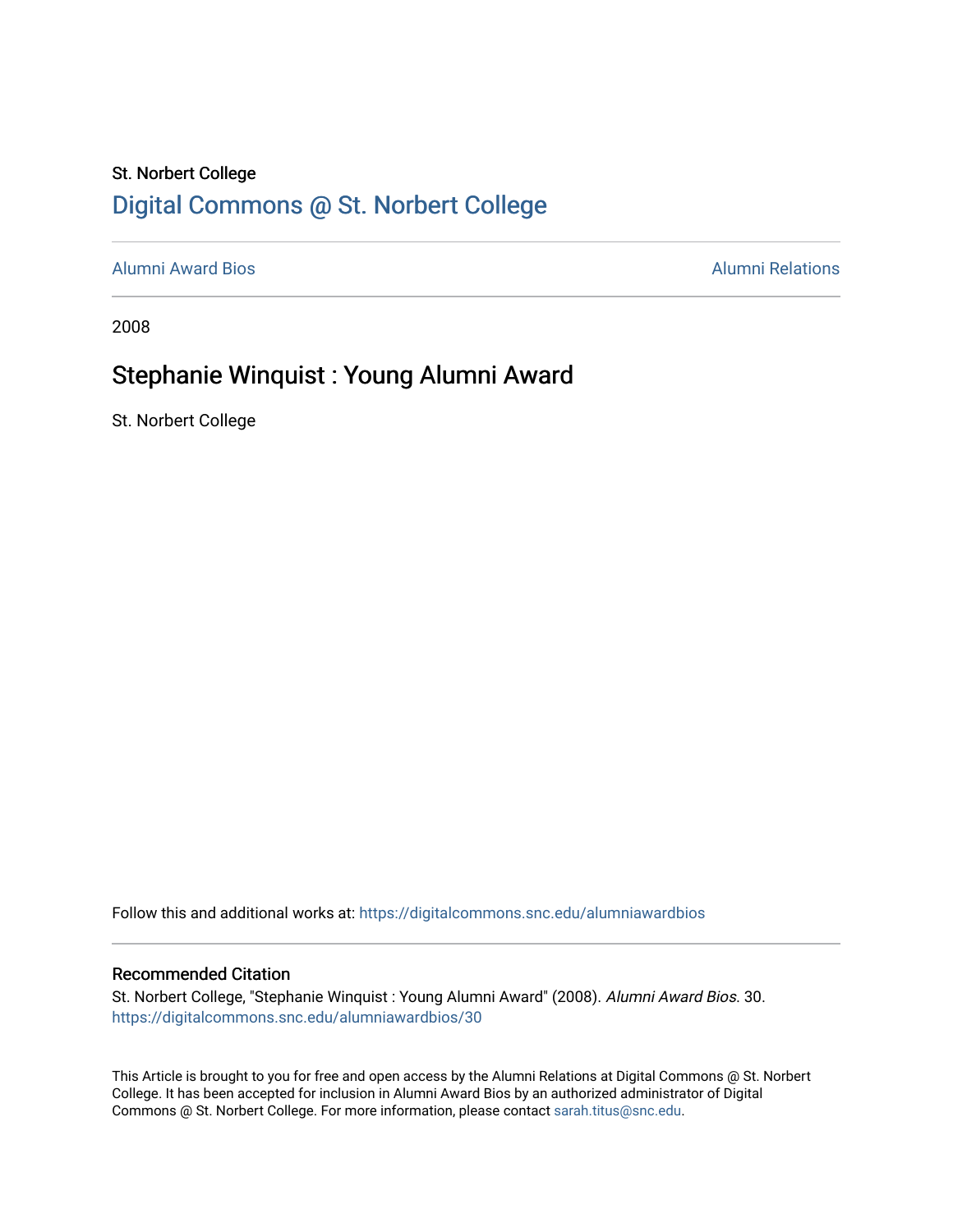

[Alumni](https://www.snc.edu/alumni/) [Alumni Awards](https://www.snc.edu/alumni/awards/) 2008 Young Alumni Award A

## [Alumni](https://www.snc.edu/alumni/index.html)

[Events & Reunions](https://www.snc.edu/alumni/event/index.html) [Behind the Arch](https://www.snc.edu/alumni/event/behindthearch/) [Benefits and Services](https://www.snc.edu/alumni/benefits.html) [Get Involved](https://www.snc.edu/alumni/getinvolved.html) [Give to SNC](http://giving.snc.edu/) [Alumni Awards](https://www.snc.edu/alumni/awards/index.html) [Past Recipients](https://www.snc.edu/alumni/awards/recipients.html) [Knight Lights](https://www.snc.edu/alumni/knightlights/index.html) [Alumni-Owned](https://www.snc.edu/alumni/directory/index.html) [Businesses Network](https://www.snc.edu/alumni/directory/index.html) [Alumni Board](https://www.snc.edu/alumni/alumniboard.html) [Student Alumni](https://www.snc.edu/alumni/saa.html) [Ambassadors](https://www.snc.edu/alumni/saa.html) [Staff](https://www.snc.edu/alumni/contactus.html)

# 2008 Young Alumni Award Stephanie Winquist '98

Stephanie Winquist is an outstanding example of the many alumni who live the college's long tradition of vision, service and community involvement. As she says, "St. Norbert College has definitely impacted my life." Academically, the college "gave me the skills, particularly in writing, to do well in law school." Professors Benton, Faase, Myers and Digeser "provided me with the ability to look at things from various angles, to analyze, to understand, and to adapt to or change things." In addition, she appreciated the "opportunities to become involved and develop leadership skills," especially through her participation in Kappa Beta Gamma and Panhellenic Council while at St. Norbert.

After graduating with a major in sociology, Stephanie worked for a year in the Green Bay area including a stint at Children's World. She then enrolled in the University of Dayton Law School and subsequently earned her J.D. in 2002. For the past six years, she has been a law clerk for a federal magistrate judge in the U.S. District Court Southern District of Ohio. Her work there focuses on assisting the magistrate judge by researching various legal issues, then drafting memoranda that apply relevant statutes and case law to current claims to assist the judge in making his reports.

In addition to her successful law career, Stephanie has made Dayton her "real" home by the difference she has made through a multitude of volunteer activities and commitments. Some of her volunteer activities include being a board member of I.C.U. (Inspire, Create, Unite), an organization that helps at-risk youth by promoting multi-generational mentoring, community involvement and cultural understanding; being a member of Junior League, a group that promotes developing women's potential through training, leadership, volunteerism and improving the local community; mentoring a pre-teen girl through Big Brothers Big Sisters; and volunteering with numerous special events at the Cincinnati Zoo and Botanical Gardens. As a committee member of the Kerr-Drill Cemetery restoration project, she not only gave many hours of hands-on labor at the restoration site, but organized an event to raise money to aid in restoration of this historic cemetery—the final resting place of pioneer individuals who were active in the Underground Railroad. For her efforts, Dayton's mayor awarded her a Heritage and Recognition Award in 2007.

Stephanie's greatest contribution, however, involves activities with, and on behalf of, animals. As a member of SICSA (Society for the Improvement of Conditions of Stray Animals), she works tirelessly: volunteering at animal shelters, helping with pet facilitated therapy programs, educating people on humane treatment of animals, bringing puppies and kittens to places such as